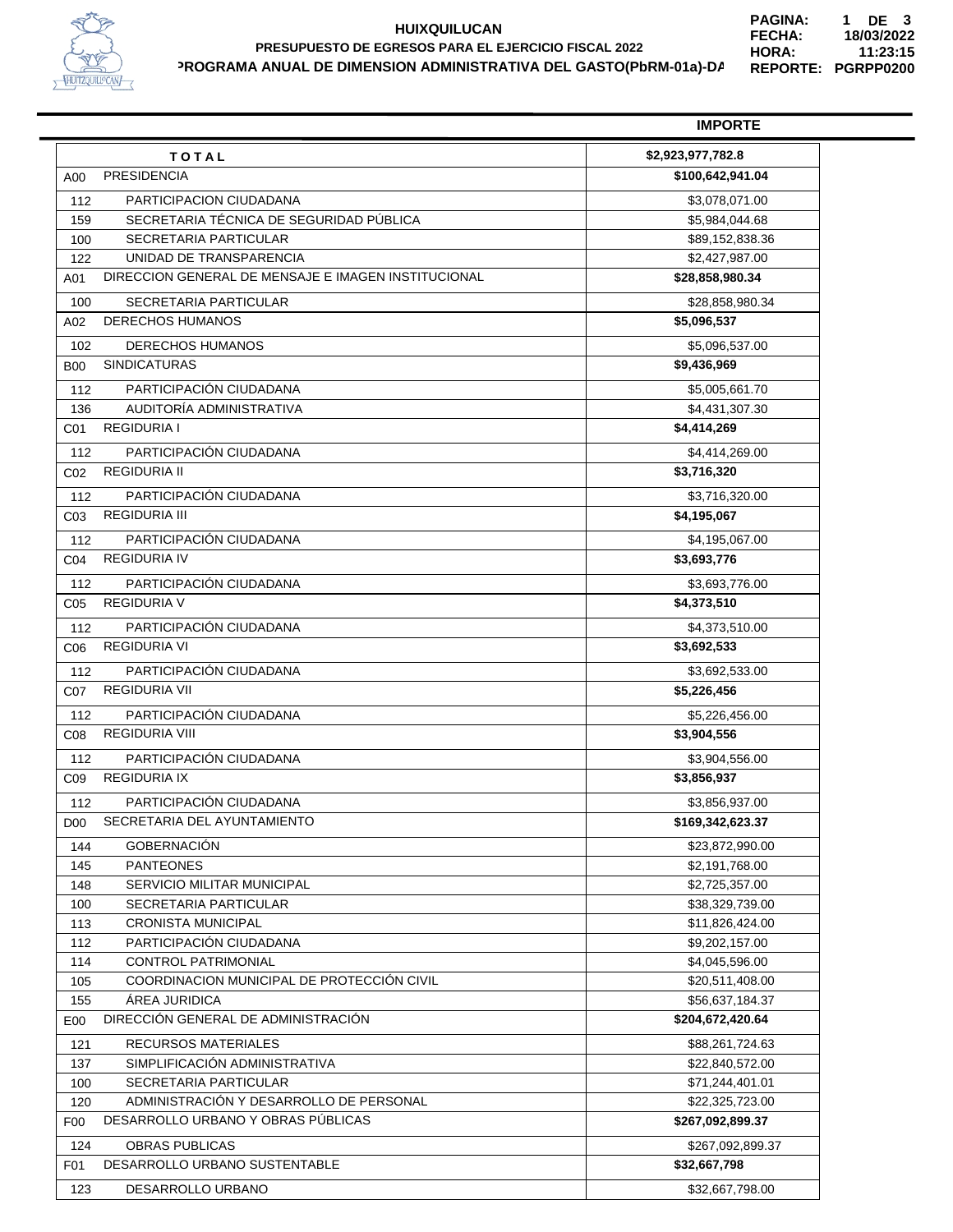

## **HUIXQUILUCAN PROGRAMA ANUAL DE DIMENSION ADMINISTRATIVA DEL GASTO(PbRM-01a)-DA PRESUPUESTO DE EGRESOS PARA EL EJERCICIO FISCAL 2022**

**PGRPP0200 REPORTE: 11:23:15 18/03/2022 PAGINA: FECHA: HORA: 2 DE 3**

|                 |                                                              | <b>IMPORTE</b>                      |
|-----------------|--------------------------------------------------------------|-------------------------------------|
|                 |                                                              |                                     |
| G <sub>00</sub> | <b>ECOLOGIA</b>                                              | \$8,260,161                         |
| 100             | SECRETARIA PARTICULAR                                        | \$8,260,161.00                      |
| H00             | SERVICIOS PÚBLICOS                                           | \$375,308,383.08                    |
| 126             | <b>LIMPIA</b>                                                | \$208,407,403.44                    |
| 128             | PARQUES Y JARDINES                                           | \$28,573,584.00                     |
| 125             | <b>SERVICIOS PUBLICOS</b>                                    | \$52,957,070.64                     |
| 127             | ALUMBRADO PUBLICO                                            | \$85,370,325.00                     |
| 100             | <b>PROMOCION SOCIAL</b>                                      | \$8,565,840.04                      |
| 152             | ATENCIÓN A LA MUJER                                          | \$8,565,840.04                      |
| 101             | DESARROLLO SOCIAL                                            | \$135,256,224.68                    |
| 141             | <b>EDUCACIÓN</b>                                             | \$54,437,539.66                     |
| 107             | URBANISMO Y VIVIENDA                                         | \$6,009,588.00                      |
| 100             | SECRETARIA PARTICULAR                                        | \$74,809,097.02                     |
| J00             | <b>GOBIERNO MUNICIPAL</b>                                    | \$5,075,502                         |
| 127             | ALUMBRADO PÚBLICO                                            | \$5,075,502.00                      |
| K00             | <b>CONTRALORIA</b>                                           | \$20,242,245.14                     |
| 136             | AUDITORÍA ADMINISTRATIVA                                     | \$12,015,432.14                     |
| 138             | RESPONSABILIDAD Y SITUACIÓN PATRIMONIAL                      | \$5,390,228.00                      |
| 137             | SIMPLIFICACIÓN ADMINISTRATIVA                                | \$2,836,585.00                      |
| L00             | <b>TESORERIA</b>                                             | \$902,780,130.32                    |
| 116             | <b>EGRESOS</b>                                               | \$85,867,441.59                     |
| 119             | <b>CONTABILIDAD</b>                                          | \$638,208,390.97                    |
| 118             | <b>CATASTRO MUNICIPAL</b>                                    | \$12,551,223.00                     |
| 115             | <b>INGRESOS</b>                                              | \$166,153,074.76                    |
| N00             | DIRECCIÓN DE DESARROLLO ECONÓMICO                            | \$26,452,809.46                     |
| 131             | <b>FOMENTO INDUSTRIAL</b>                                    | \$3,531,257.00                      |
| 140             | SERVICIO MUNICIPAL DE EMPLEO                                 | \$2,440,193.86                      |
| 100             | <b>SECRETARIA PARTICULAR</b>                                 | \$20,481,358.60                     |
| N01             | DESARROLLO AGROPECUARIO                                      | \$39,958,536                        |
| 146             | <b>RASTRO</b>                                                | \$7,989,420.00                      |
| 130             | DESARROLLO AGRICOLA Y GANADERO                               | \$17,626,743.00                     |
| 147             | <b>MERCADOS</b>                                              | \$6,745,885.00                      |
| 128             | PARQUES Y JARDINES                                           | \$7,596,488.00                      |
| O00             | EDUCACIÓN CUTURA Y BIENESTAR SOCIAL                          | \$8,764,173.88                      |
| 143             | ATENCIÓN A LA JUVENTUD                                       | \$8,764,173.88                      |
| P00             | DIRECCIÓN GENERAL DE SERVICIOS CIUDADANOS                    | \$30,068,258                        |
|                 | OFICIALIA MEDIADORA - CONCILIADORA                           | \$3,366,157.00                      |
| 108<br>109      | <b>REGISTRO CIVIL</b>                                        | \$14,989,547.00                     |
| 100             | SECRETARÍA PARTICULAR                                        | \$7,336,184.00                      |
| 143             | ATENCIÓN A LA JUVENTUD                                       | \$4,376,370.00                      |
| Q00             | SEGURIDAD PÚBLICA Y TRANSITO                                 | \$455.841.812.62                    |
|                 |                                                              |                                     |
| 106             | <b>CUERPO DE BOMBEROS</b><br>SEGURIDAD PÚBLICA               | \$43,900,984.00<br>\$347,430,063.62 |
| 104             | <b>VIALIDAD Y TRANSPORTE</b>                                 | \$64,510,765.00                     |
| 154<br>S00      | UNIDAD DE INFORMACIÓN, PLANEACIÓN, PROGRAMACIÓN Y EVALUACIÓN | \$41,525,261.82                     |
|                 |                                                              |                                     |
| 117             | <b>PRESUPUESTO</b><br>SECRETARÍA TÉCNICA                     | \$27,032,443.82<br>\$13,032,369.00  |
| 101<br>137      | SIMPLIFICACIÓN ADMINISTRATIVA                                | \$1,460,449.00                      |
|                 | DIRECCION GENERAL DE IDENTIDAD Y TURISMO                     | \$10,993,852                        |
| U00             |                                                              |                                     |
| 150             | <b>CULTURA</b>                                               | \$4,795,268.00                      |